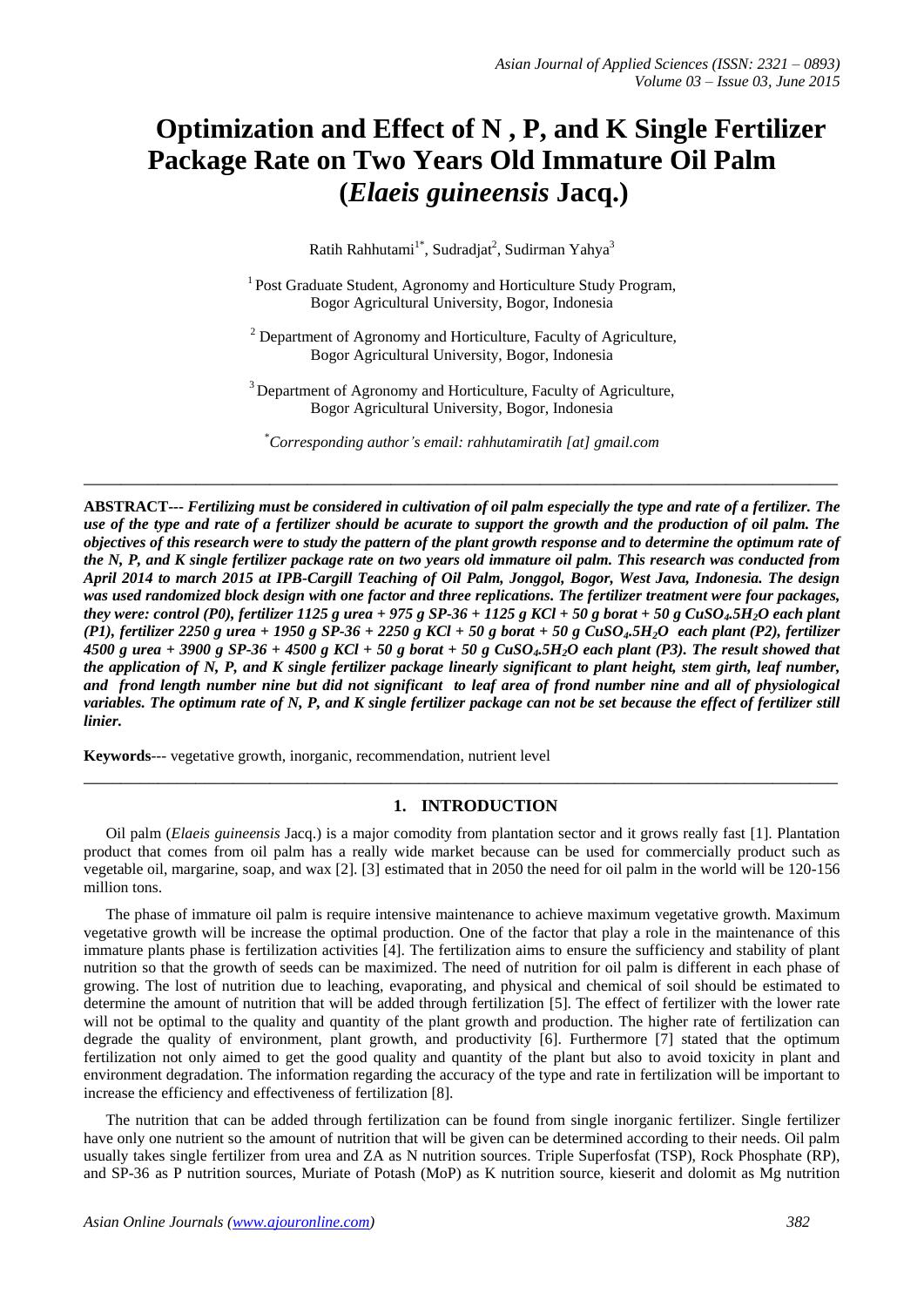source. [9] showed that the application of N, P, and K fertilizer increased the plant height, stem girth, leaf number, and leaf area of frond number nine of one year old immature oil palm.

This research was continuation from [4] on one year old of immature oil palm by using a compound NPK fertilizer treatment. The objectives of this research were to study the pattern of the plant growth response and to determine the optimum rate of the N, P, and K single fertilizer package rate on two years old immature oil palm at IPB-Cargill Teaching of Oil Palm, Jonggol, Bogor, West Java, Indonesia.

## **2. MATERIALS AND METHODS**

This research was conducted from April 2014 to March 2015 at IPB-Cargill Teaching of Oil Palm, Jonggol, Bogor, West Java, Indonesia with the coordinates 06° 28,319' South, 107° 01,103' East and an altitude of 116 m above sea level. The materials used were immature oil palm Tenera Damimas variety aged 16 months, the single fertilizer of Urea, SP-36, KCL, terusi (CuSO4.5H2O), and Borat. The tools used were gauge, analitic scale, SPAD-502 plus chlorophyll meter, and microscope.

The design used in this research was randomized block design one factor with three replications. Each experimental unit consisted of five oil palms so the total unit of experiments were 60 plants. All of oil palms have been given basic fertilizer before treatment with organic fertilizer 60 kg, Rock Phosphate 500 g, and 500 g dolomite each plant. Fertilizer treatment consisted of four packages, they were: control (P0),  $1125$  g urea + 975 g SP-36 + 1125 g KCl + 50 g borat + 50 g terusi (CuSO4.5H<sub>2</sub>O) each plant (P1), 2250 g urea + 1950 g SP-36 + 2250 g KCl + 50 g borat + 50 g terusi (CuSO4.5H<sub>2</sub>O) each plant (P2), 4500 g urea + 3900 g SP-36 + 4500 g KCl + 50 g borat + 50 g terusi (CuSO4.5H<sub>2</sub>O) each plant (P3). Fertilizer application was given two times every six months at the age of 16 and 22 months after planting. The rate of fertilizer was half of the total rate. The fertilization was given by spreading the fertilizer around the plate of oil palm .

The observation of plant morphology variables were plant height, stem girth, leaf number, frond length number nine, and leaf area of frond number nine. The plant height observed every two months for 12 months. Stem girth, number of leaf, frond length, and leaf area number nine observed every month for 12 months. The observation of plant physiology variables were leaf chlorophyll content using SPAD 502 plus chlorophyll metter, the density of stomata, N, P, and K content of leaf frond number nine observed at the age 18 and 24 months.

The data obtained were analyzed of variance at level  $\alpha$  of 5%, if significant was determined with orthogonal polynomial test at level α of 5%. Analysis will be done by SAS (*Statistical Analysis System*) program.

## **3. RESULT AND DISCUSSION**

#### *3.1 Plant morphology response*

The application of N, P, and K single fertilizer package showed linearly significant to plant height (24 months), stem girth (18-20 months), leaf number (13-24 months), and frond length number nine (13 and 22 months) but did not significant to the leaf area of frond number nine (Table 1). Linier effect showed that, by adding the rate of single fertilizer (P1, P2 and P3) increased the plant height, stem girth, leaf number, and frond length number nine until the highest rate (P3) (Figure 1) so the optimum rate in this research still can not be determined. [10] stated that the environment factors such as fertilizer application with different rate really affected the growth of seed and phenotype appearance of the plant.

The highest increasing of growing was at the aged of 24 months, occur to the leaf number variable up to 8.94% compared to the control. Correlation value showed that leaf number has a positive correlation to the plant hight (0.837). Correlation value explained that if the leaf number increased, the hight plant will be increased too. The process of photosynthesis in plants will be increased if the leaf number increased because assimilates produced will be more, resulting in better plant growth. Moreover, with the increasing photosynthesis will be increase growth and cell renewal, so that the high growth of plants will be higher [11]**.** The plant hight of oil palm increased due to the application of P fertilizer at age 5 Month After Planting (MAP) [12]. Furthermore [13] stated that the application of N, P, and K single fertilizer to the one year old immature oil palm increased the frond production which will is affect the number of oil palm leaf.

Nitrogen is a nutrition to constituent of chlorophyll that increase of photosyntate to build new cells, partition compiler materials and for growing of the parts that active to cleave [14]. Phosphorus has a role as a moleculer components as energy transfer for ATP and ADP, also NAD and NADPH which are needed by the plant to do photosynthesis, respiration, protein synthesis and amino acid, and nutrition transfer [15]. Potassium is important to the cell growth through the effect of the cell extension [16].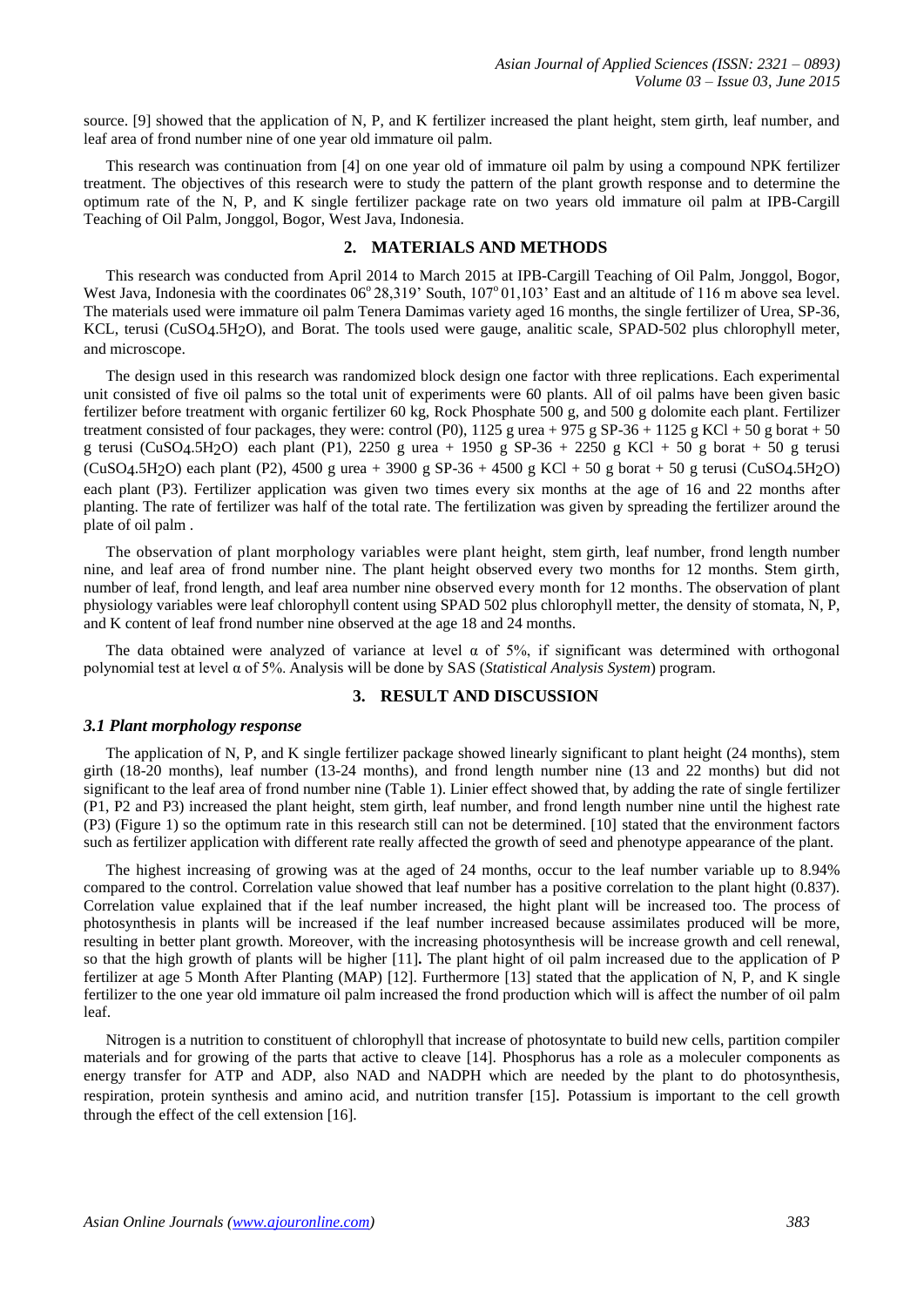| Rate of single                                       | Plant height (cm)             |           |           |           |           |           |  |
|------------------------------------------------------|-------------------------------|-----------|-----------|-----------|-----------|-----------|--|
| fertilizer package                                   | 14 months                     | 16 months | 18 months | 20 months | 22 months | 24 months |  |
| P <sub>0</sub>                                       | 362.47                        | 392.53    | 417.47    | 429.67    | 455.93    | 477.13    |  |
| P <sub>1</sub>                                       | 362.13                        | 390.53    | 418.93    | 431.33    | 472.33    | 501.07    |  |
| P <sub>2</sub>                                       | 379.27                        | 418.00    | 441.73    | 455.07    | 477.55    | 503.33    |  |
| P <sub>3</sub>                                       | 381.73                        | 406.33    | 438.40    | 452.73    | 489.60    | 509.93    |  |
| Respons pattern <sup>¢</sup>                         | ns                            | ns        | ns        | ns        | ns        | $\,^*$ L  |  |
|                                                      | Stem girth (cm)               |           |           |           |           |           |  |
| P <sub>0</sub>                                       | 85.20                         | 96.60     | 107.87    | 115.60    | 124.93    | 131.80    |  |
| P1                                                   | 85.30                         | 98.60     | 111.00    | 120.00    | 129.87    | 139.60    |  |
| P <sub>2</sub>                                       | 89.20                         | 102.60    | 116.20    | 123.47    | 122.80    | 140.52    |  |
| P <sub>3</sub>                                       | 91.60                         | 105.40    | 117.60    | 126.60    | 133.13    | 140.53    |  |
| Respons pattern <sup>¢</sup>                         | ns                            | ns        | $L^*$     | $*L$      | ns        | ns        |  |
|                                                      | Leaf number (leaves)          |           |           |           |           |           |  |
| P <sub>0</sub>                                       | 47.07                         | 52.33     | 58.20     | 62.60     | 68.60     | 74.60     |  |
| P <sub>1</sub>                                       | 49.40                         | 54.93     | 61.00     | 66.07     | 72.07     | 78.07     |  |
| P2                                                   | 51.60                         | 57.53     | 63.47     | 68.93     | 74.78     | 80.78     |  |
| P <sub>3</sub>                                       | 52.33                         | 57.6      | 64.13     | 69.27     | 75.27     | 81.27     |  |
| Respons pattern <sup><math>\sqrt[e]{ }</math></sup>  | $*$ $L$                       | $*L$      | $*$ $L$   | $*$ $L$   | $**I$ .   | $**I$ .   |  |
|                                                      | Frond length number nine (cm) |           |           |           |           |           |  |
| P <sub>0</sub>                                       | 264.67                        | 276.73    | 305.07    | 322.13    | 355.80    | 365.47    |  |
| P1                                                   | 257.27                        | 282.33    | 319.93    | 332.80    | 360.00    | 364.20    |  |
| P2                                                   | 266.93                        | 286.67    | 311.93    | 333.07    | 364.08    | 366.33    |  |
| P <sub>3</sub>                                       | 276.47                        | 305.33    | 321.93    | 346.13    | 378.40    | 382.20    |  |
| Respons pattern <sup><math>\overline{e}</math></sup> | ns                            | ns        | ns        | ns        | $*L$      | ns        |  |
|                                                      | Leaf area number nine $(m^2)$ |           |           |           |           |           |  |
| P <sub>0</sub>                                       | 1.99                          | 2.61      | 2.32      | 2.64      | 3.36      | 3.19      |  |
| P <sub>1</sub>                                       | 2.29                          | 2.58      | 2.34      | 3.09      | 3.38      | 3.27      |  |
| P2                                                   | 2.32                          | 2.52      | 2.33      | 2.95      | 3.39      | 3.10      |  |
| P <sub>3</sub>                                       | 2.46                          | 2.52      | 2.29      | 2.95      | 3.67      | 3.42      |  |
| Respons pattern <sup>¢</sup>                         | ns                            | ns        | ns        | ns        | ns        | ns        |  |

Table 1: The influence of N, P and K single fertilizer package rate towards plant morphology variables in 14, 16, 18, 20, 22, and 24 months

Notes :  $\frac{e}{v}$ : orthogonal polynomial test; L: Linier, ns: non significant, \*: significant at P<0,05, \*\*: significant at P<0,01. P0: organic fertilizer 60 kg, *Rock Phospate* 500 g and dolomite 500 g per plant, P1: 1125 g urea + 975 g SP-36 + 1125 g KCl + 50 g borat  $+ 50$  g CuSO<sub>4</sub>.5H<sub>2</sub>O, P2: 2250 g urea + 1950 g SP-36 + 2250 g KCl + 50 g borat +50 g CuSO<sub>4</sub>.5H<sub>2</sub>O, P3: 4500 g urea + 3900 g SP-36 + 4500 g KCl + 50 g borat +50 g CuSO<sub>4</sub>.5H<sub>2</sub>O per plant, P1 – P3 were added with P0



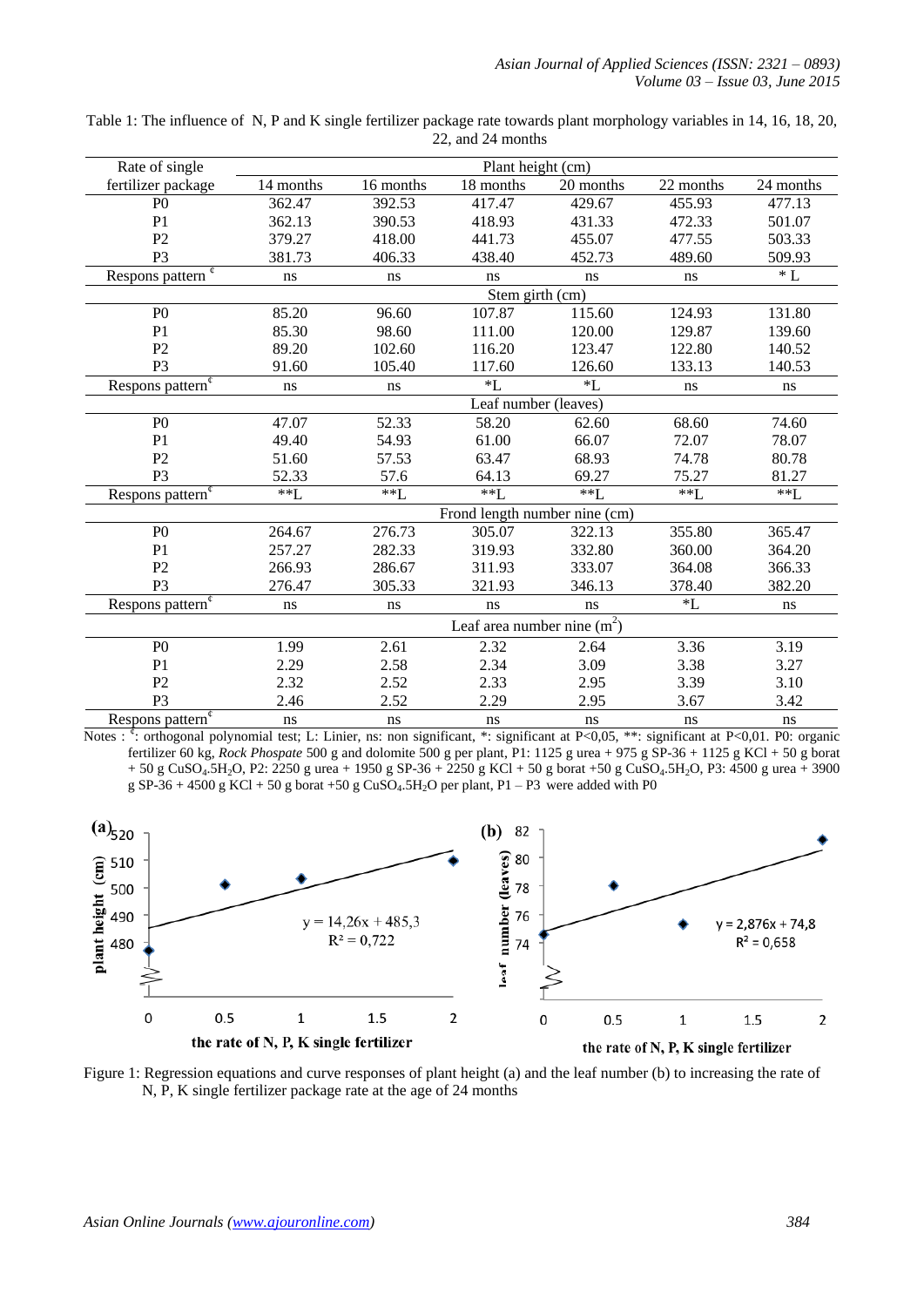## *3.2 Plant physiology response*

# *3.2.1 The chlorophyll content and the density of stomata*

The application of single fertilizer package rate did not significant to the chlorophyll content at the 18 and 24 months (Tabel 2). The chlorophyll content related to the sufficiency of nitrogen nutrition [17]. Nitrogen content in the leaf tissue is high enough, between 2.83-3.07% (Table 3). According to [18] that the value of N critical nutrient level at the leaf number nine is 2.5-2.75%. The high content of N could become a reason the chlorophyll content did not significant. Nitrogen with high accumulation will be translocated to the younger tissue in order to keep the cell osmotic balance [19].

The result also showed that the application of single fertilizer package rate did not significant to the density of stomata at 18 and 24 months (Tabel 2). Siallagan *et al.* (2014) stated that the density of stomata influenced by temperature, light intensity, and the adaptation of plants to their environment.

Tabel 2: The influence of N, P, and K single fertilizer package rate towards chlorophyll content and the density of stomata at 18 and 24 months

| Rate of single fertilizer | Chlorophyll content (mg $cm^{-2}$ ) |          | Stomata density $(mm^{-2})$ |          |  |
|---------------------------|-------------------------------------|----------|-----------------------------|----------|--|
| package                   | 18 month                            | 24 month | 18 month                    | 24 month |  |
| P0                        | 0.045                               | 0.043    | 205.80                      | 214.86   |  |
| P <sub>1</sub>            | 0.044                               | 0.044    | 190.52                      | 211.46   |  |
| P2                        | 0.041                               | 0.043    | 182.31                      | 217.41   |  |
| P3                        | 0.043                               | 0.041    | 193.35                      | 220.81   |  |
| Respons pattern $\phi$    | ns                                  | ns       | ns                          | ns       |  |

Notes : <sup>e</sup>: orthogonal polynomial test; ns: non significant. P0: organic fertilizer 60 kg, *Rock Phospate* 500 g and dolomite 500 g per plant, P1: 1125 g urea + 975 g SP-36 + 1125 g KCl + 50 g borat + 50 g CuSO4.5H2O, P2: 2250 g urea + 1950 g SP-36 + 2250 g KCl + 50 g borat +50 g CuSO4.5H2O, P3: 4500 g urea + 3900 g SP-36 + 4500 g KCl + 50 g borat +50 g CuSO4.5H2O per plant, P1 – P3 were added with P0

## *3.2.2 Nutrition content of leaf tissue*

The application of single fertilizer package rate did not significant to all leaf nutritions content at 18 and 24 months (Table 3). The application of single fertilizer rate has not be able to increase the content of N, P, and K nutrition to the plant leaf tissue.

| Single fertilizer<br>dose package | Nutrition content of leaf tissue |           |           |           |           |           |  |
|-----------------------------------|----------------------------------|-----------|-----------|-----------|-----------|-----------|--|
|                                   | N(%                              |           | $P(\%)$   |           | $K(\%)$   |           |  |
|                                   | 18 months                        | 24 months | 18 months | 24 months | 18 months | 24 months |  |
| P <sub>0</sub>                    | 2.83                             | 2.76      | 0.17      | 0.20      | 0.78      | 0.88      |  |
| P <sub>1</sub>                    | 3.07                             | 2.67      | 0.18      | 0.20      | 0.78      | 0.89      |  |
| P <sub>2</sub>                    | 2.95                             | 2.57      | 0.18      | 0.19      | 0.82      | 0.98      |  |
| P <sub>3</sub>                    | 2.96                             | 2.57      | 0.18      | 0.20      | 0.78      | 0.91      |  |
| Respons pattern <sup>v</sup>      | <sub>ns</sub>                    | ns        | ns        | ns        | ns        | ns        |  |

Tabel 3: The influence of N, P, and K single fertilizer package rate towards the leaf of frond number nine at 18 and 24 months

Notes : ¢ : orthogonal polynomial test; ns: non significant. P0: organic fertilizer 60 kg, *Rock Phospate* 500 g and dolomite 500 g per plant, P1: 1125 g urea + 975 g SP-36 + 1125 g KCl + 50 g borat + 50 g CuSO<sub>4</sub>.5H<sub>2</sub>O, P2: 2250 g urea + 1950 g SP-36 + 2250 g KCl + 50 g borat +50 g CuSO4.5H2O, P3: 4500 g urea + 3900 g SP-36 + 4500 g KCl + 50 g borat +50 g CuSO4.5H2O per plant, P1 – P3 were added with P0

The leaf nutrition content of frond number nine aged 24 months were 2.57-2.76% for N, 0.19-0.20% for P, and 0.88-0.98% for K (Tabel 3). Meanwhile, critical nutrient level in the leaf of frond number nine of immature oil palm plant were 2.5-2.75% N, 0.15-0.16% P, and 1.00-1.25% K [18]. This result showed that the nutrition content of N and P has passed critical nutrient level, but the nutrition content of K has not passed critical nutrient level. The data showed that the leaf of N nutrition content was decreased at aged 24 months compared with 18 months but still in the range above the critical nutrient level. It might be the N fertilizer at the second application used to increase the vegetative growth than the leaf nutrient content, while the soil nutrient content at the rate of P0 still able to support the N nutrient content sufficiently. By knowing the content of nutrition in the plant, the estimation of fertilizer that will be applied can be accurate [20]. The estimation of optimum rate in this research has not been specified because all of nutrients analyzed in this research showed did not significant.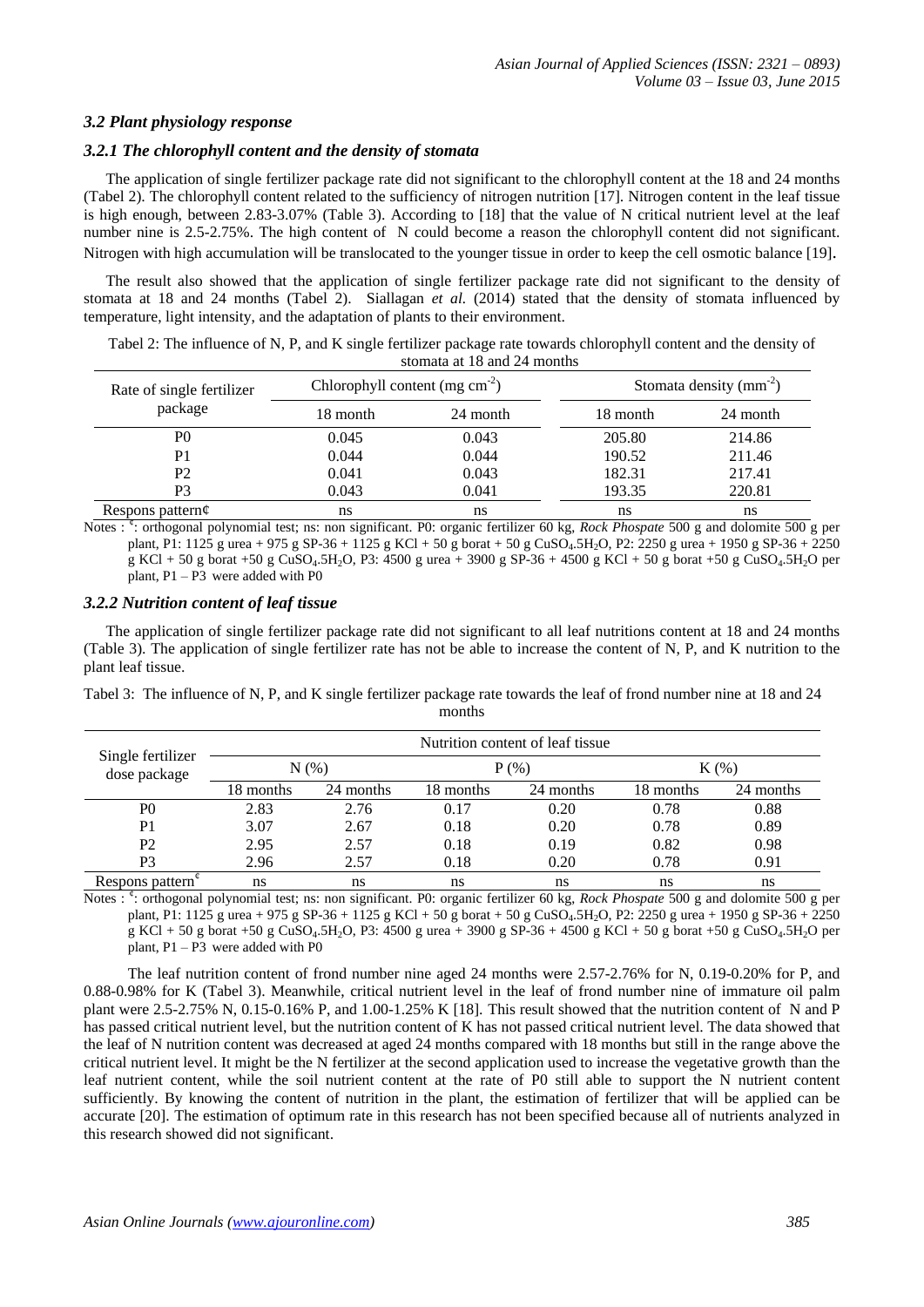#### **4. CONCLUSSION**

The application of N, P, and K single fertilizer package rate could increase linearly the growth of oil palm morpholy toward the variable of plant height, stem girth, leaf number, and frond length number nine, but not for all plant physiology variables. The optimum rate of N, P, and K single fertilizer package for two years old immature oil palm has not been determined in the range of rate used, because the pattern of growth response still linier. Therefore, the rate of fertilizer need to be improved in order to form quadratic pattern, so that the optimum package application of N, P, and K can be estimated.

# **5. ACKNOWLEDGEMENT**

The writers would like to thank you to the management of IPB-Cargill Teaching of Oil Palm, Jonggol, Bogor, West Java, Indonesia who have helped during the research and to Ministry of Education and Culture that has given research fund.

#### **6. REFERENCES**

- [1] Wigena IGP, Purnomo J, Tuherkih E, Saleh A, "Effect of compacted compound slow release fertilizer to immature oil palm growth and yield on Xanthic Hapludox in Merangin Jambi ", J Tanah dan Iklim, vol. 24, no. 1, pp. 10-19, 2006.
- [2] Gusmawartati, Hapsoh, Rambe WPD, "Application of cellulolytic microorganism and inorganic fertilizer on growth of oil palm (*Elaeis guineensis* Jacq.) at immature palm plants phase II", J Agroteknologi, vol. 3, no. 2, pp. 21-26, 2013.
- [3] Corley RHV, "How much oil palm do we need?", Environ Sci Policy, vol. 12, pp. 134-139, 2009.
- [4] Sudradjat, Saputra H, Yahya S, "Optimization of NPK compound fertilizer package rate on one year old oil palm (*Elaeis guineensis* Jacq.) trees", International Journal of Sciences: Basic and Applied Research (IJSBAR), vol. 20, no. 1: pp. 365-372, 2015.
- [5] Sudradjat, Darwis A, Wachjar A, "Optimizing of nitrogen and phosphorus rates for oil palm (*Elaeis guineensis* Jacq.) seedling in the main nursery", J Agronomi Indonesia, vol. 42, no. 3, pp. 222-227, 2014.
- [6] Safuan LO, Fransiscus S, Rembon, Syaf H, "Evaluation of soil and plant nutreints content status as a basic of the N, P, K fertilizers recommedation for oil palm (*Elaeis guineensis* Jacq.)", J Agriplus, vol. 23, no. 2, pp. 154-162, 2013.
- [7] Siallagan I, Sudradjat, Hariyadi, "Optimizing rate of organic and NPK compound fertilizers for immature oil palm", J Agronomi Indonesia, vol. 42, no. 2, pp. 166-172, 2014.
- [8] Tarmizi AM, Tayeb MD, "Nutrient demands of tenera oil palm planted on inland soil of Malaysia", J Oil Palm Research, vol. 18, no. 6, pp. 204-209, 2006.
- [9] Saputra H, "Optimization and effect of some fertilizer package on one year old oil palm trees", thesis, Bogor Agricultural University, Bogor, Indonesia, 2014.
- [10]Asrul L, Mustari K, Ahmad F, "Growth of oil palm seedlings on granting organic fertilizer in PT Nusantara pantation XIV Unit I Burau, East Luwu South Sulawesi", J Agronomika, vol. 1, no. 3, pp. 126-135, 2012.
- [11]Tania N, Astina, Budi S, "The impact of gived biology feltilizer to growth and result of baby corn on podsolic red yellow soil", J Sains Mahasiswa Pertanian, vol. 1, no. 1, pp. 10-15, 2012.
- [12]Kasno A, Sudirman, Sutriadi MT, "Effectiviness of several rock phosphate deposites from Indonesia as P fertilizer sources on the growth of oilpalm seedling on ultisols", J Litri, vol. 16, no. 4, pp. 165-171, 2010.
- [13]Sudradjat, Sukmawan Y, Sugianta, "Influence of manure, nitrogen, phosphorus, and photassium fertilizer aplication on growth of one-year-old oil palms on marginal soil in Jonggol, Bogor, Indonesia", J Of Tropical Crop Science, vol. 1, no. 2, pp. 18-24, 2014.
- [14]Gusniwati, Salim H, Mandasari J, " The seedling growth of oil palm (*Elaeis guineensis* Jacq.) in nursery with different liquid fertilizers nutrifarm and NPKMg combination", J Bioplantae, vol. 1, no. 1, pp. 46-55, 2012.
- [15]Boroomand N, Grouh MSH, "Macroelements nutrition (NPK) of medicinal plants", J of Medicinal Plants Research*,*  vol. 6, no. 12, pp. 2249-2255, 2012.
- [16]Ruhnayat A, "Response of bushy black pepper to NPK fertilizers on inceptisols and ultisols soils", Bul Littro, vol. 22, no. 1, pp. 23-32, 2011.
- [17]Ramadhaini RF, Sudradjat, Wachjar A, "Optimation of NPK and Calsium fertilizer rates for the growth of oil palm (*Elaeis guineensis* Jacq.) seedling in main nursery", J Agronomi Indonesia, vol. 42, no. 1, pp. 52-58, 2014.